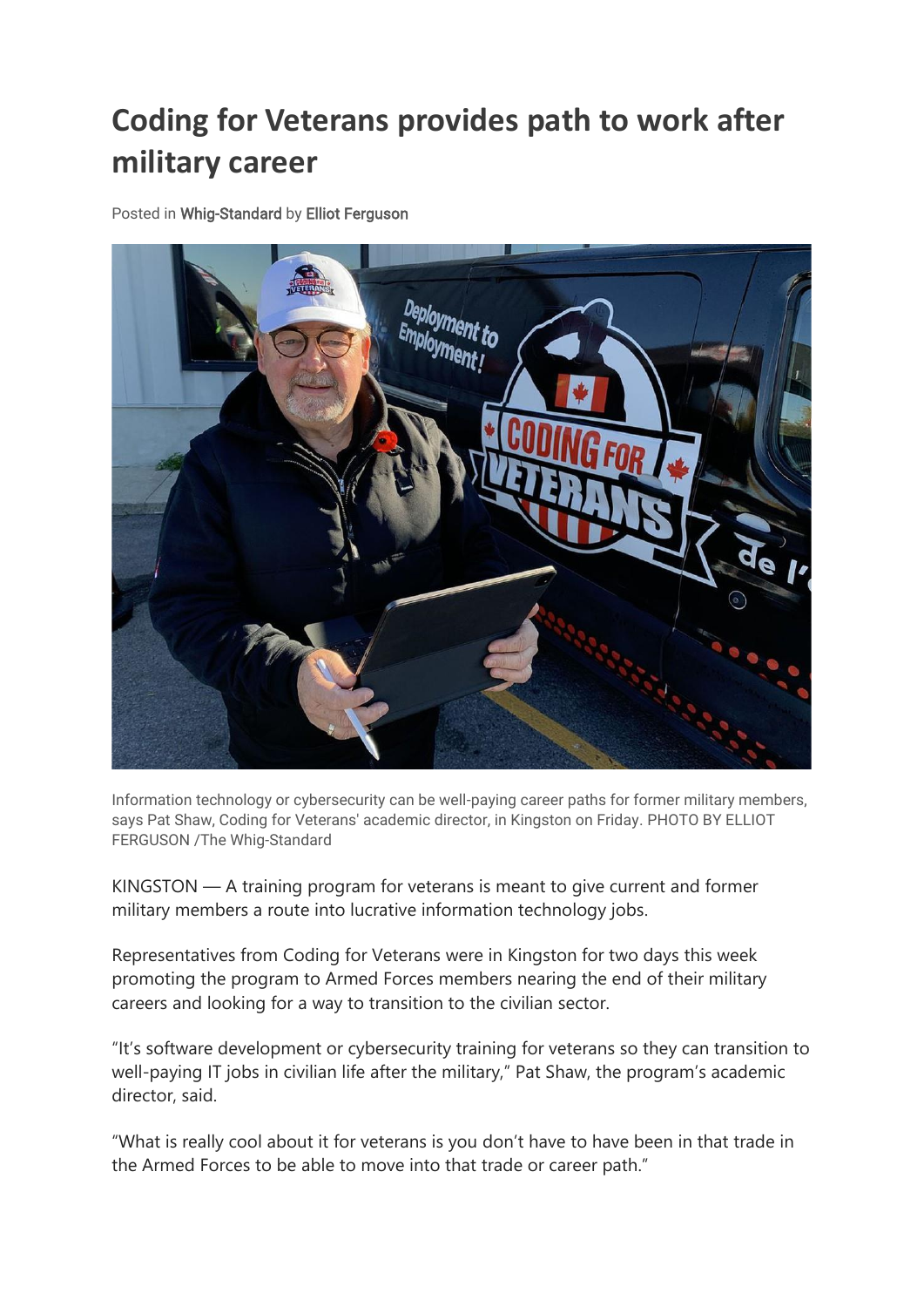The program provides students with 650 hours of online training that leads to industry accreditation and a certificate from the University of Ottawa.

Veterans are particularly suited to jobs in information technology because many of them have security clearance through the military and are familiar with security concerns.

Veterans also often bring a mix of maturity and life experience that employers want, Shaw said.

"They have some life experiences that they can superimpose over their work environment," Shaw said.



"What we've been hearing from the employers is that the schools can teach pretty much anybody a topic. What you can't teach is the value of what you are coding in real life."

Government estimates have indicated that during the COVID-19 pandemic, the number of unfilled information technology jobs across the country has spiked to close to 150,000 positions, Shaw said.

The program has also been opened up to Afghan interpreters who are able to immigrate to Canada.

Coding for Veterans is visiting major military bases across Canada during the week leading up to Remembrance Day.